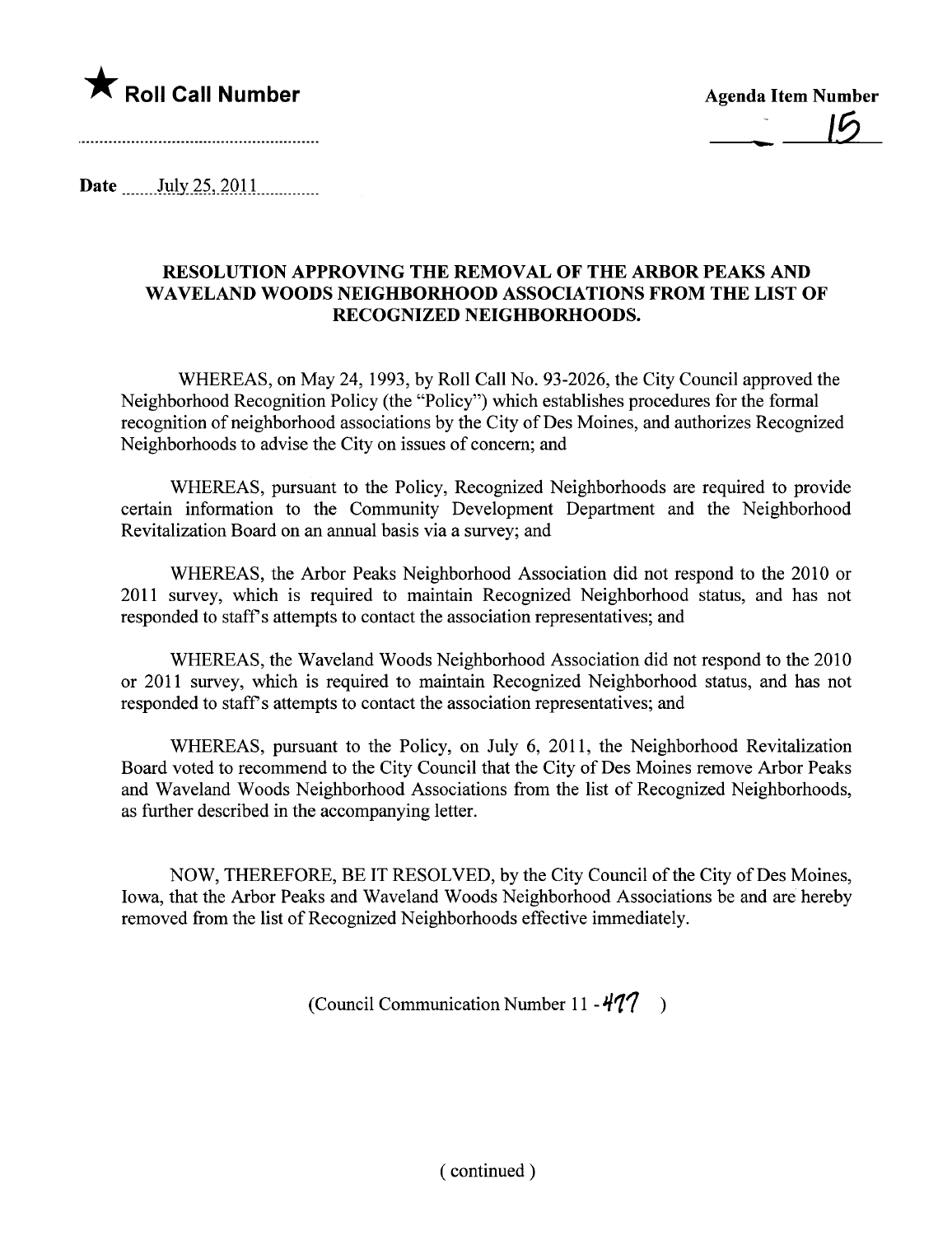

- <sup>15</sup>

Date \_\_\_\_\_\_\_July 25, 2011

MOVED by \_\_\_\_\_\_\_\_\_\_\_\_\_\_\_\_\_\_\_\_\_\_\_ to adopt.

FORM APPROVED:<br>
Roger K. Brown<br>
Assistant City Attorney

| <b>COUNCIL ACTION</b>                    | <b>YEAS</b> | <b>NAYS</b> | <b>PASS</b> | <b>ABSENT</b> | <b>CERTIFICATE</b>                                                                                                                                                                                                                                                                                                         |
|------------------------------------------|-------------|-------------|-------------|---------------|----------------------------------------------------------------------------------------------------------------------------------------------------------------------------------------------------------------------------------------------------------------------------------------------------------------------------|
| <b>COWNIE</b>                            |             |             |             |               | I, DIANE RAUH, City Clerk of said City hereby<br>certify that at a meeting of the City Council of<br>said City of Des Moines, held on the above date,<br>among other proceedings the above was adopted.<br>IN WITNESS WHEREOF, I have hereunto set my<br>hand and affixed my seal the day and year first<br>above written. |
| <b>COLEMAN</b>                           |             |             |             |               |                                                                                                                                                                                                                                                                                                                            |
| <b>GRIESS</b>                            |             |             |             |               |                                                                                                                                                                                                                                                                                                                            |
| <b>HENSLEY</b>                           |             |             |             |               |                                                                                                                                                                                                                                                                                                                            |
| <b>MAHAFFEY</b>                          |             |             |             |               |                                                                                                                                                                                                                                                                                                                            |
| <b>MEYER</b>                             |             |             |             |               |                                                                                                                                                                                                                                                                                                                            |
| <b>MOORE</b>                             |             |             |             |               |                                                                                                                                                                                                                                                                                                                            |
| <b>TOTAL</b>                             |             |             |             |               |                                                                                                                                                                                                                                                                                                                            |
| <b>APPROVED</b><br><b>MOTION CARRIED</b> |             |             |             |               |                                                                                                                                                                                                                                                                                                                            |
|                                          |             |             |             |               |                                                                                                                                                                                                                                                                                                                            |
|                                          |             |             |             |               |                                                                                                                                                                                                                                                                                                                            |
| Mayor                                    |             |             |             |               | <b>City Clerk</b>                                                                                                                                                                                                                                                                                                          |